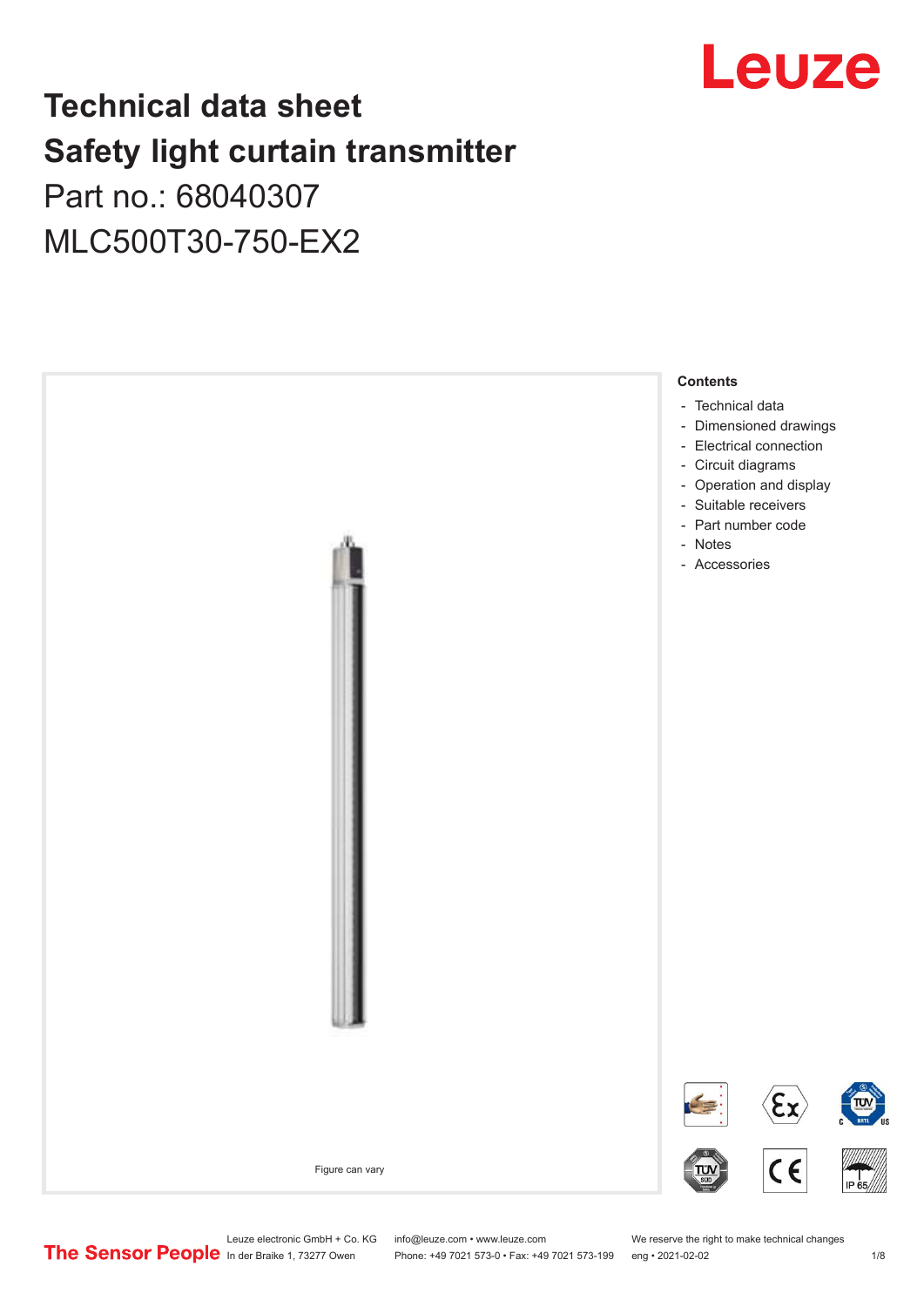# <span id="page-1-0"></span>**Technical data**

#### **Basic data**

| <b>Series</b>    | <b>MLC 500</b>         |
|------------------|------------------------|
| Device type      | Transmitter            |
| Contains         | 2x BT-NC sliding block |
| Application      | Hand protection        |
| <b>Functions</b> |                        |

**Functions** Range reduction

Transmission channel changeover

#### **Characteristic parameters**

| <b>Type</b>          | 4. IEC/EN 61496          |
|----------------------|--------------------------|
| SIL                  | 3. IEC 61508             |
| <b>SILCL</b>         | 3. IEC/EN 62061          |
| Mission time $T_{M}$ | 20 years, EN ISO 13849-1 |

#### **Protective field data**

**Resolution** 30 mm **Protective field height** 750 mm **Operating range** 0 ... 10 m

#### **Optical data**

| Synchronization                 | Optical between transmitter and receiver     |
|---------------------------------|----------------------------------------------|
| Light source                    | LED, Infrared                                |
| <b>LED light wavelength</b>     | 940 nm                                       |
| <b>Transmitted-signal shape</b> | Pulsed                                       |
| LED risk group                  | Exempt group (in acc. with EN<br>62471:2008) |

#### **Electrical data**

| <b>Protective circuit</b>          | Overvoltage protection  |
|------------------------------------|-------------------------|
|                                    | Short circuit protected |
|                                    |                         |
| Performance data                   |                         |
| Supply voltage U <sub>B</sub>      | 24 V, DC, -20  20 %     |
| Current consumption, max.          | 50 mA                   |
| <b>Fuse</b>                        | 2 A semi time-lag       |
|                                    |                         |
| Inputs                             |                         |
| Number of digital switching inputs | 1 Piece(s)              |
|                                    |                         |
| <b>Switching inputs</b>            |                         |
| <b>Type</b>                        | Digital switching input |
| Switching voltage high, min.       | 18 V                    |
| Switching voltage low, max.        | 2.5V                    |
| Switching voltage, typ.            | 22.5 V                  |
| Voltage type                       | <b>DC</b>               |
|                                    |                         |
| <b>Connection</b>                  |                         |
| <b>Number of connections</b>       | 1 Piece(s)              |
|                                    |                         |
| <b>Connection 1</b>                |                         |

| <b>Function</b>           | Machine interface |
|---------------------------|-------------------|
| <b>Type of connection</b> | Connector         |
| <b>Thread size</b>        | M <sub>12</sub>   |
| <b>Material</b>           | Metal             |
| No. of pins               | $5$ -pin          |

| <b>Cable properties</b>                       |                        |
|-----------------------------------------------|------------------------|
| Permissible conductor cross<br>section, typ.  | $0.25$ mm <sup>2</sup> |
| Length of connection cable, max.              | $100 \text{ m}$        |
| Permissible cable resistance to<br>load, max. | $200 \Omega$           |
| <b>Mechanical data</b>                        |                        |

#### **Dimension (W x H x L)** 30.7 mm x 816 mm x 40.3 mm **Housing material** Metal **Metal housing Aluminum Lens cover material** Plastic/PC **Material of end caps** Diecast zinc **Net weight** 900 g **Housing color** Silver **Type of fastening** Groove mounting Mounting bracket Mounting on Device Column Swivel mount

#### **Operation and display**

| Type of display | ' FD.      |
|-----------------|------------|
| Number of LEDs  | 2 Piece(s) |

#### **Environmental data**

| Ambient temperature, operation     | 055 °C     |
|------------------------------------|------------|
| Ambient temperature, storage       | $-3070 °C$ |
| Relative humidity (non-condensing) | $095\%$    |

#### **Ex specification**

| Ex device category              | 3D                               |
|---------------------------------|----------------------------------|
|                                 | 3G                               |
| Ex-zone                         | 2                                |
|                                 | 22                               |
| Ex device group                 | Ш                                |
| Permissible surface temperature | $T < 85^\circ$ (T4) $^{\circ}$ C |
| Ignition protection type        | "nA" non-sparking                |
|                                 | "tc" protection through housing  |
|                                 |                                  |

#### **Certifications**

| Degree of protection        | IP 65               |
|-----------------------------|---------------------|
| <b>Protection class</b>     | Ш                   |
| <b>Certifications</b>       | c TÜV NRTL US       |
|                             | <b>TÜV Süd</b>      |
| <b>Vibration resistance</b> | $50 \text{ m/s}^2$  |
| <b>Shock resistance</b>     | $100 \text{ m/s}^2$ |
| <b>US patents</b>           | US 6,418,546 B      |
|                             |                     |

#### **Classification**

| <b>Customs tariff number</b> | 85365019 |
|------------------------------|----------|
| eCl@ss 5.1.4                 | 27272704 |
| eCl@ss 8.0                   | 27272704 |
| eCl@ss 9.0                   | 27272704 |
| eCl@ss 10.0                  | 27272704 |
| eCl@ss 11.0                  | 27272704 |
| <b>ETIM 5.0</b>              | EC002549 |
| <b>ETIM 6.0</b>              | EC002549 |
| <b>ETIM 7.0</b>              | EC002549 |

Leuze electronic GmbH + Co. KG info@leuze.com • www.leuze.com We reserve the right to make technical changes<br>
The Sensor People in der Braike 1, 73277 Owen Phone: +49 7021 573-0 • Fax: +49 7021 573-199 eng • 2021-02-02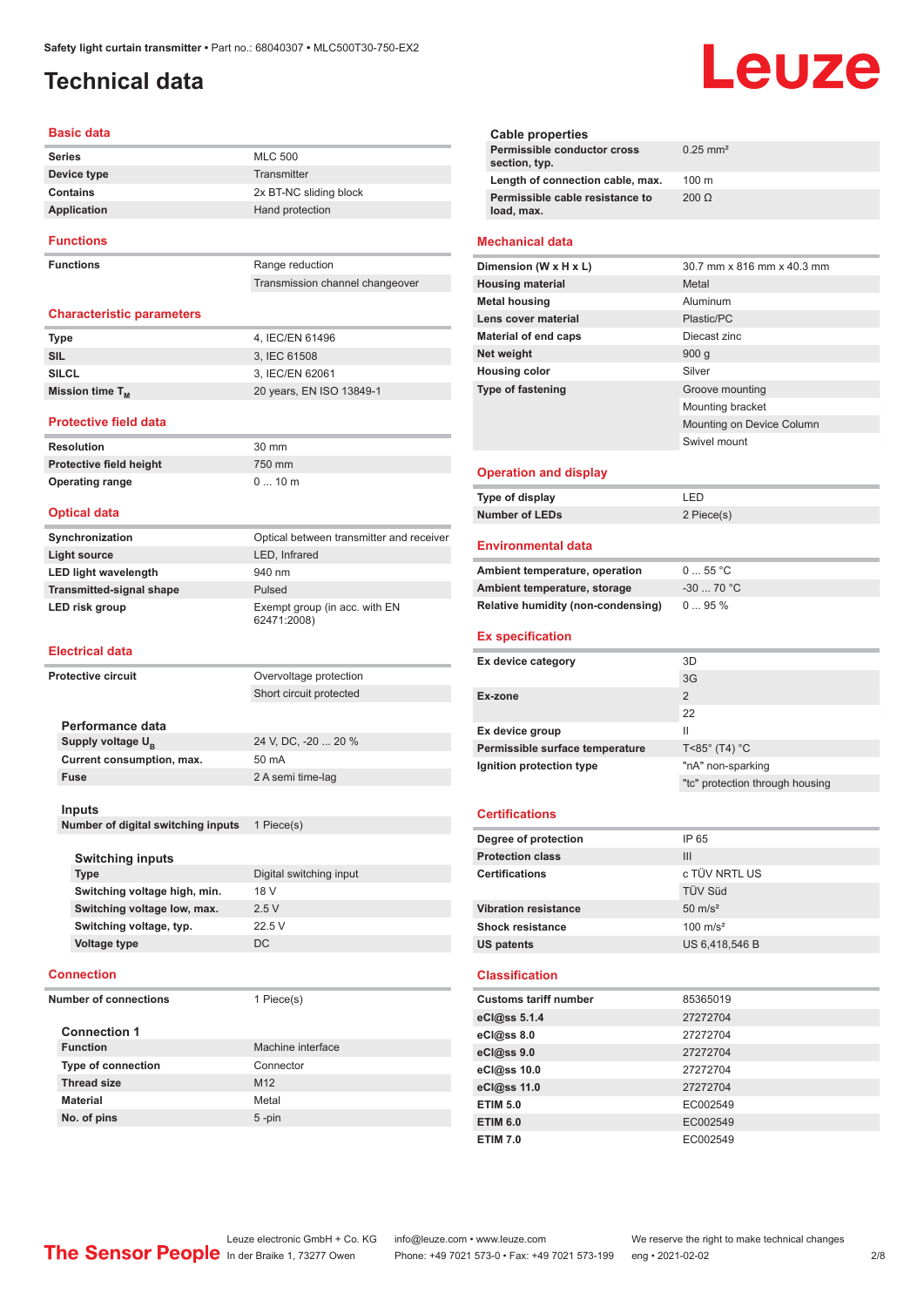# <span id="page-2-0"></span>**Dimensioned drawings**

Leuze

All dimensions in millimeters

Calculation of the effective protective field height  $H_{PFE} = H_{PFN} + B + C$ 



 $H<sub>PFE</sub>$  Effective protective field height = 778 mm

 $H_{\text{PFN}}$  Nominal protective field height = 750 mm<br>A Total height = 816 mm

Total height = 816 mm

B 19 mm

C 9 mm

 $R$  Effective protective field height  $H_{PFE}$  goes beyond the dimensions of the optics area to the outer borders of the circles labeled with R.

K-VM12-Ex interlocking guard



# **Electrical connection**

**Connection 1**

| <b>Function</b>           | Machine interface |
|---------------------------|-------------------|
| <b>Type of connection</b> | Connector         |
| <b>Thread size</b>        | M12               |
| <b>Type</b>               | Male              |
| <b>Material</b>           | Metal             |
| No. of pins               | $5$ -pin          |
| Encoding                  | A-coded           |
| <b>Connector housing</b>  | <b>FE/SHIELD</b>  |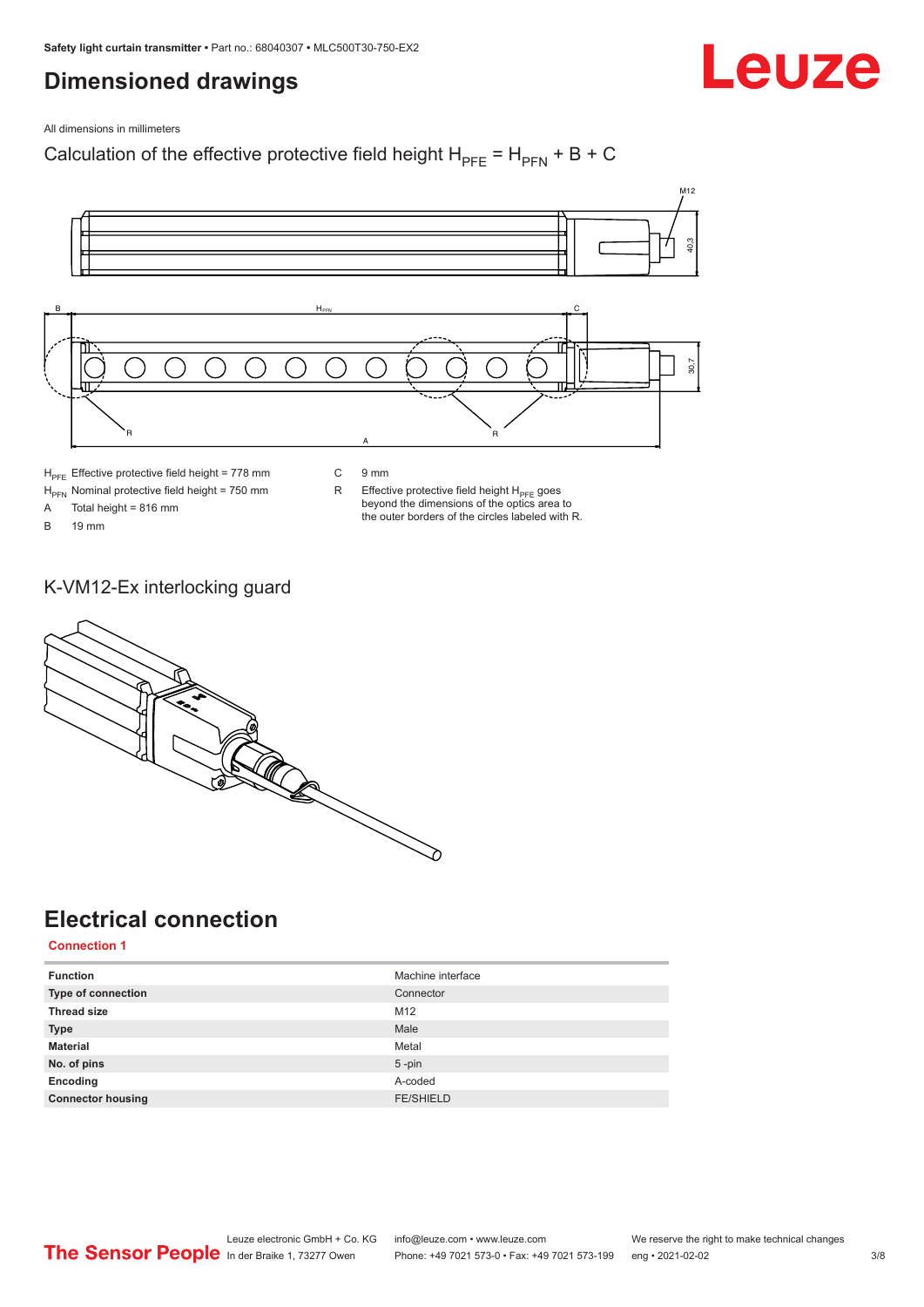# <span id="page-3-0"></span>**Electrical connection**

| Pin            | <b>Pin assignment</b> | <b>Conductor color</b> |    |
|----------------|-----------------------|------------------------|----|
| 4              | VIN1                  | <b>Brown</b>           |    |
| $\overline{2}$ | n.c.                  | White                  |    |
| 3              | VIN2                  | <b>Blue</b>            |    |
| $\overline{4}$ | <b>RNG</b>            | <b>Black</b>           | 写今 |
| 5              | <b>FE/SHIELD</b>      | Gray                   |    |

# **Circuit diagrams**

Transmission channel C1, reduced range



#### Transmission channel C1, standard range





- $3$  VIN2 = 0 V
- 4 RNG = 0 V or open

Leuze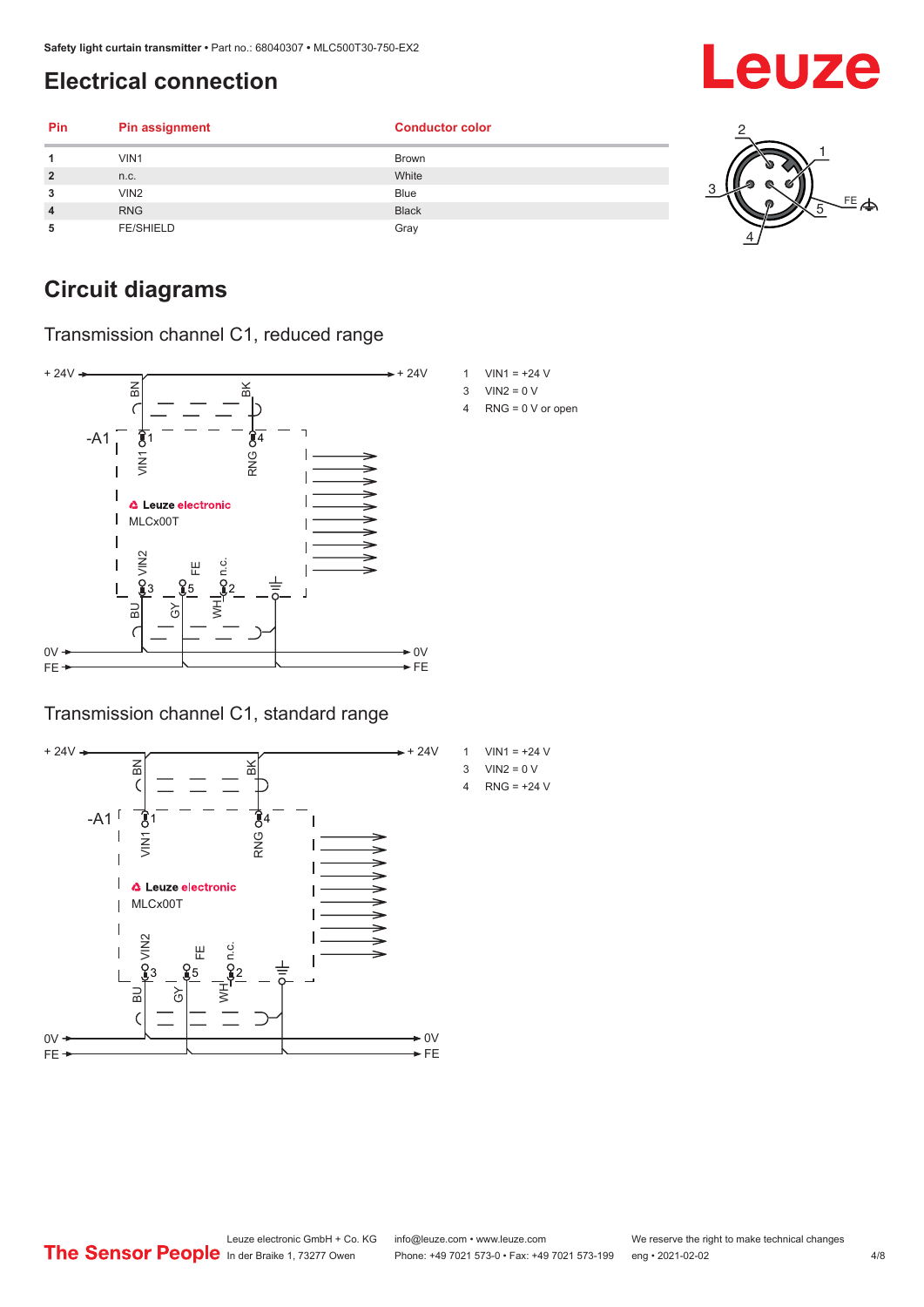# <span id="page-4-0"></span>**Circuit diagrams**

#### Transmission channel C2, reduced range



#### Transmission channel C2, standard range



# **Operation and display**

| <b>Display</b>                                | <b>Meaning</b>                                |
|-----------------------------------------------|-----------------------------------------------|
| Off                                           | Device switched off                           |
| Red, continuous light                         | Device error                                  |
| Green, continuous light                       | Normal operation                              |
| Green, flashing, 10 s long after switching on | Reduced range selected by the wiring of pin 4 |
| Off                                           | Transmission channel C1                       |
| Green, continuous light                       | Transmission channel C2                       |
|                                               |                                               |

- 
- 4 RNG = 0 V or open

Leuze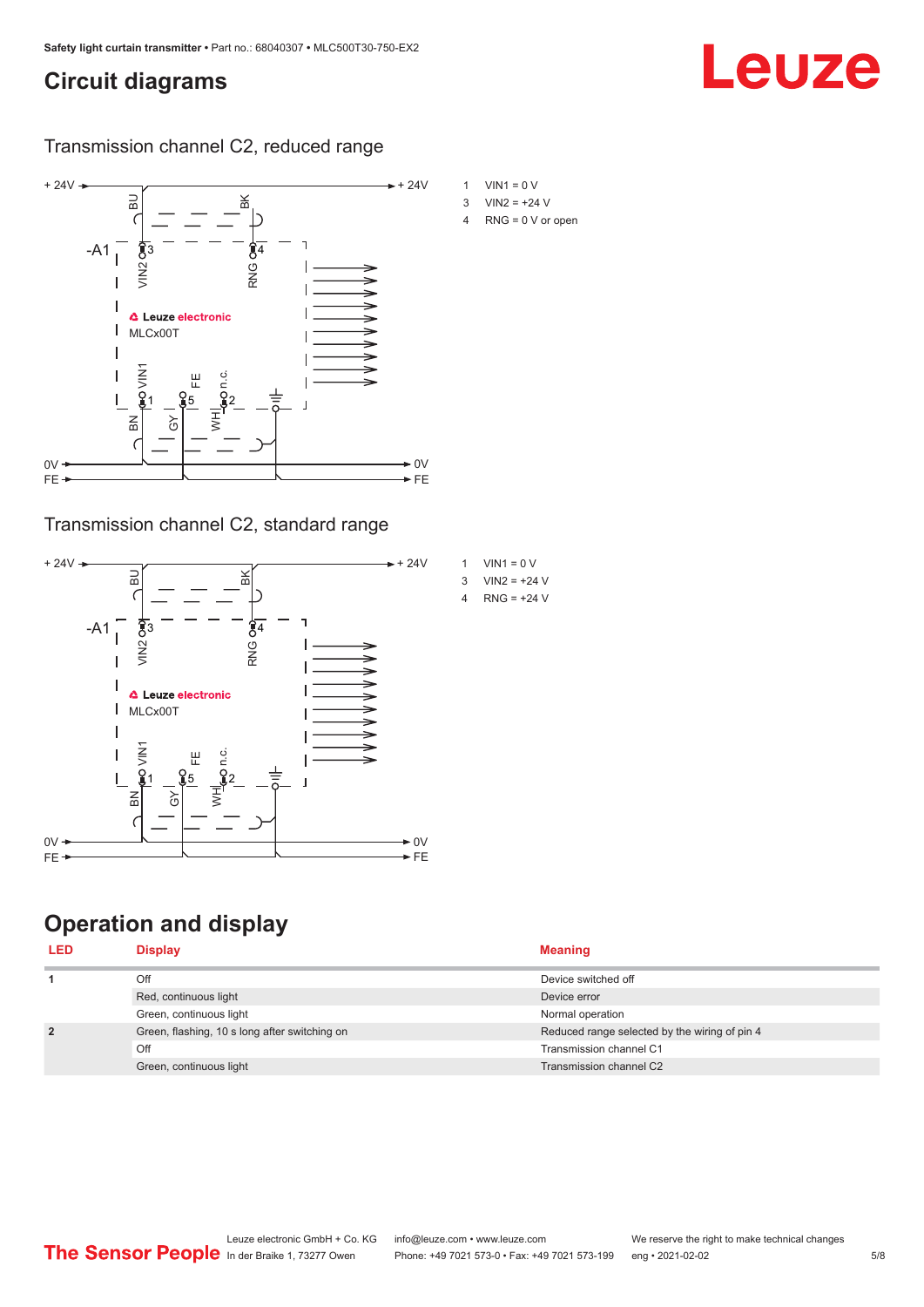### <span id="page-5-0"></span>**Suitable receivers**

# **Leuze**

| Part no. | <b>Designation</b>                | <b>Article</b>                   | <b>Description</b>                                                                                                                                    |
|----------|-----------------------------------|----------------------------------|-------------------------------------------------------------------------------------------------------------------------------------------------------|
| 68042307 | MLC520R30-750-<br>EX <sub>2</sub> | Safety light curtain<br>receiver | Resolution: 30 mm<br>Protective field height: 750 mm<br>Response time: 8 ms<br>Connection: Connector, M12, Metal, 8-pin<br>Function package: Standard |

### **Part number code**

|                                                                                                              | Part designation: MLCxyy-za-hhhhei-ooo                                                                                                                                                                                                                                                      |  |  |  |
|--------------------------------------------------------------------------------------------------------------|---------------------------------------------------------------------------------------------------------------------------------------------------------------------------------------------------------------------------------------------------------------------------------------------|--|--|--|
| <b>MLC</b>                                                                                                   | <b>Safety light curtain</b>                                                                                                                                                                                                                                                                 |  |  |  |
| x                                                                                                            | <b>Series</b><br>3: MLC 300<br>5: MLC 500                                                                                                                                                                                                                                                   |  |  |  |
| уу                                                                                                           | <b>Function classes</b><br>00: transmitter<br>01: transmitter (AIDA)<br>02: transmitter with test input<br>10: basic receiver - automatic restart<br>11: basic receiver - automatic restart (AIDA)<br>20: standard receiver - EDM/RES selectable<br>30: extended receiver - blanking/muting |  |  |  |
| z                                                                                                            | Device type<br>T: transmitter<br>R: receiver                                                                                                                                                                                                                                                |  |  |  |
| a                                                                                                            | <b>Resolution</b><br>14: 14 mm<br>20:20 mm<br>30:30 mm<br>40:40 mm<br>90: 90 mm                                                                                                                                                                                                             |  |  |  |
| hhhh                                                                                                         | Protective field height<br>150  3000: from 150 mm to 3000 mm                                                                                                                                                                                                                                |  |  |  |
| e                                                                                                            | <b>Host/Guest (optional)</b><br>H: Host<br>MG: Middle Guest<br>G: Guest                                                                                                                                                                                                                     |  |  |  |
| j.                                                                                                           | Interface (optional)<br>/A: AS-i                                                                                                                                                                                                                                                            |  |  |  |
| 000                                                                                                          | Option<br>/V: high Vibration-proof<br>EX2: explosion protection (zones 2 + 22)<br>SPG: Smart Process Gating                                                                                                                                                                                 |  |  |  |
|                                                                                                              | <b>Note</b>                                                                                                                                                                                                                                                                                 |  |  |  |
| $\&$ A list with all available device types can be found on the Leuze website at www.leuze.com.<br>$\bullet$ |                                                                                                                                                                                                                                                                                             |  |  |  |

### **Notes**

| Observe intended use!                                                                                                                |
|--------------------------------------------------------------------------------------------------------------------------------------|
| $\&$ The product may only be put into operation by competent persons.<br>§ Only use the product in accordance with its intended use. |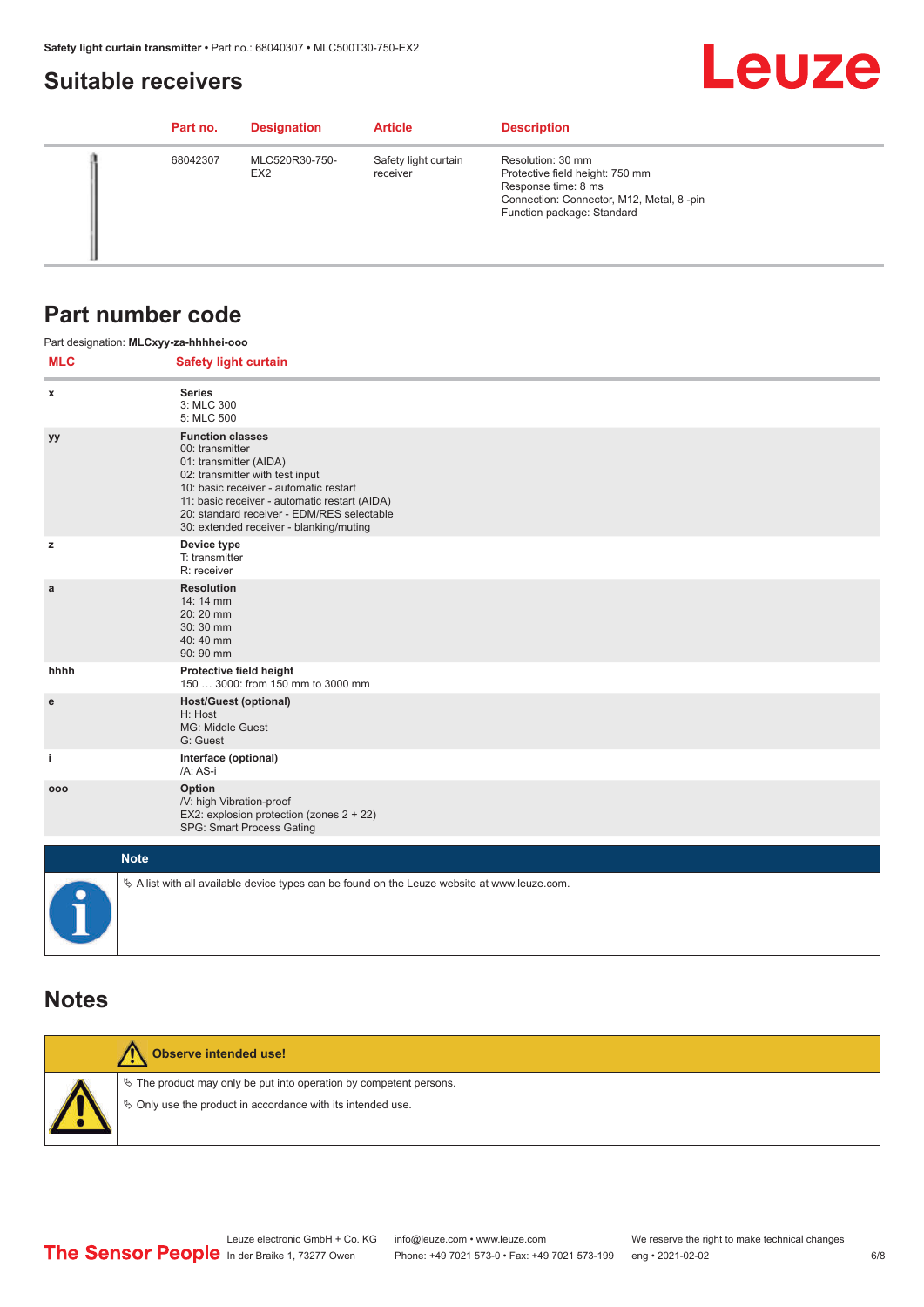### **Accessories**



# Connection technology - Connection cables

|        |            | Part no. | <b>Designation</b> | <b>Article</b>   | <b>Description</b>                                                                                                                                          |
|--------|------------|----------|--------------------|------------------|-------------------------------------------------------------------------------------------------------------------------------------------------------------|
| ▤<br>Ę | <b>ALL</b> | 50133860 | KD S-M12-5A-P1-050 | Connection cable | Connection 1: Connector, M12, Axial, Female, A-coded, 5-pin<br>Connection 2: Open end<br>Shielded: Yes<br>Cable length: 5,000 mm<br>Sheathing material: PUR |

# Mounting technology - Swivel mounts

| Part no. | <b>Designation</b> | <b>Article</b>       | <b>Description</b>                                                                                                                                          |
|----------|--------------------|----------------------|-------------------------------------------------------------------------------------------------------------------------------------------------------------|
| 429393   | BT-2HF             | Mounting bracket set | Fastening, at system: Through-hole mounting<br>Mounting bracket, at device: Clampable<br>Type of mounting device: Turning, 360°<br>Material: Metal, Plastic |

# Alignment aids

| Part no. | <b>Designation</b> | <b>Article</b> | <b>Description</b>        |
|----------|--------------------|----------------|---------------------------|
| 520101   | AC-ALM-M           | Alignment aid  | Housing material: Plastic |

### **General**

|               | Part no. | <b>Designation</b> | <b>Article</b>        | <b>Description</b>            |
|---------------|----------|--------------------|-----------------------|-------------------------------|
| <b>ATELIA</b> | 50109217 | K-V M12-Ex         | Safety locking device | Housing material: Plastic, PA |

### Services

| Part no. | <b>Designation</b> | <b>Article</b>                               | <b>Description</b>                                                                                                                                                                                                                                                                                                                                                                                                                                                                                      |
|----------|--------------------|----------------------------------------------|---------------------------------------------------------------------------------------------------------------------------------------------------------------------------------------------------------------------------------------------------------------------------------------------------------------------------------------------------------------------------------------------------------------------------------------------------------------------------------------------------------|
| S981050  | CS40-I-140         | Safety inspection<br>"Safety light barriers" | Details: Checking of a safety light barrier application in accordance with<br>current standards and guidelines. Inclusion of the device and machine data in<br>a database, production of a test log per application.<br>Conditions: It must be possible to stop the machine, support provided by<br>customer's employees and access to the machine for Leuze employees must<br>be ensured.<br>Restrictions: Travel costs and accommodation expenses charged separately<br>and according to expenditure. |
| S981046  | CS40-S-140         | Start-up support                             | Details: For safety devices including stopping time measurement and initial<br>inspection.<br>Conditions: Devices and connection cables are already mounted, price not<br>including travel costs and, if applicable, accommodation expenses.<br>Restrictions: Max. 2 h., no mechanical (mounting) and electrical (wiring) work<br>performed, no changes (attachments, wiring, programming) to third-party<br>components in the nearby environment.                                                      |